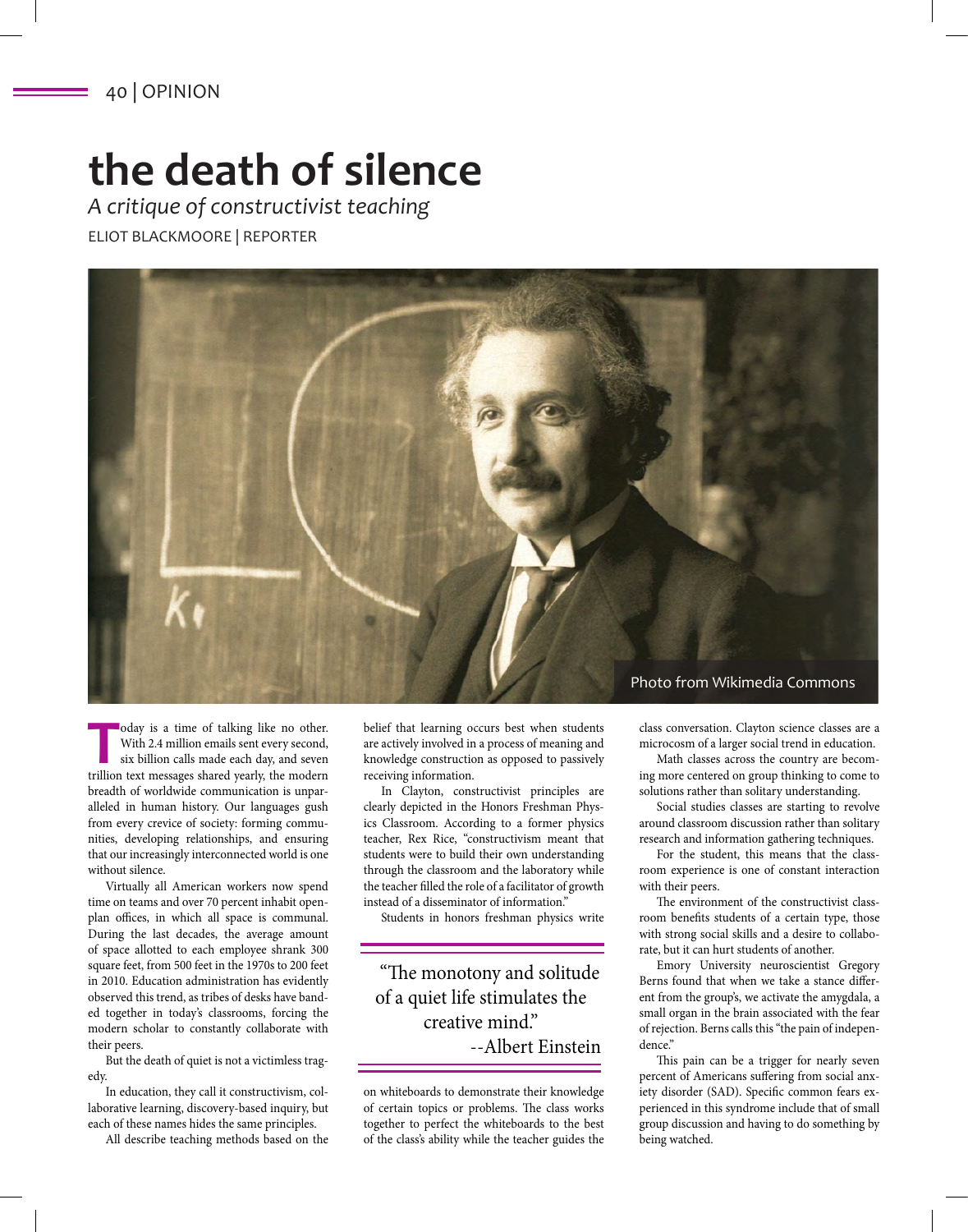Constructivist teaching can create a potentially nightmarish classroom experience for people with SAD. Those suffering from this disorder may not appear anxious, and a teacher occasionally scanning a classroom is likely to fail to detect it or misinterpret it as a poor social skill.

For that matter, individuals with subpar social skills, such as the more than fifty percent of the world which is introverted, may also struggle to become active in the learning process in the way that constructivist teaching attempts to accomplish.

So the question arises, must a student embrace the constructivist teacher's social vision to succeed in the class?

Numerous studies have demonstrated the negative effect SAD and other types of anxiety disorders on individual student academic success. It is common for a constructivist teacher to assign grades based on how students work with their peers during group projects, even if such collaboration is not a specific term goal for the class. In Clayton, the answer to this question is maybe so. Core to the Clayton School District's values is "independence, creativity, and critical thinking."

The District desires that all Clayton students demonstrate these characteristics once they complete their education. The district plans to accomplish this by "building individual motivation and social interaction for purposeful engagement in learning."

Constructivist thinking appears to be deeply woven in the District's mentality, and this can lead to a problematic classroom experience.

One in-class practice which demonstrates the negative effect of the constructivist model is small-group presentations. In my experience at the Clayton School District, I have been subjected to many of these classroom projects.

Inevitably, the teacher brings the class together and explains that the next assignment is to create a PowerPoint presentation with a group of peers on one topic or another. The goal of this project is always to encourage students to take initiative for their own learning and to incorporate multimedia learning devices into the everyday classroom experience.

However, this project falls short of these goals in a few important ways. According to Keith B. Hopper, professor of instructional technology at Kennesaw State University, in an attempt to encourage collaborative learning, the teacher, has inadvertently subjected "all students in the class… to many linear presentations, although these will be developed and delivered by students with neither content expertise nor teaching skill."

Hopper concludes that "there is no is no compelling instructional advantage in students developing PowerPoint presentations," and that "it has been [Hopper's] perception that this shallow use of technology usually fails as a cognitive tool,



From a study by consultants Tom DeMarco and Timothy Lister, popularly referred to as the "Coding War Games", the performance of a sample group of 600 coders at 92 different companies.